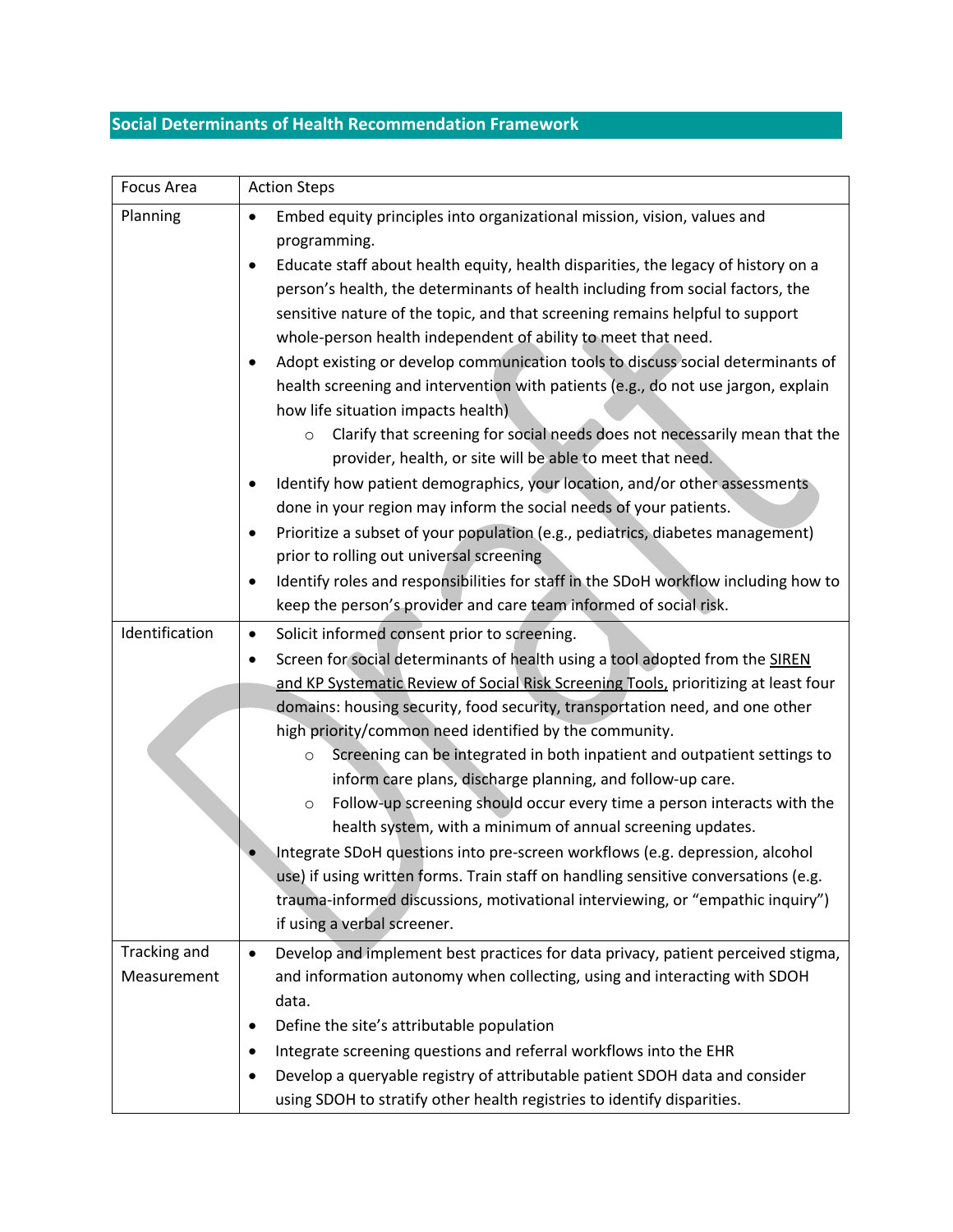|                | Collect and store local SDOH data with reporting capabilities to facilitate referrals<br>$\bullet$                                                             |
|----------------|----------------------------------------------------------------------------------------------------------------------------------------------------------------|
|                | and build the case for the return on investment of social determinants work.                                                                                   |
|                | Link SDOH data to HIT vocabulary codes, both content codes (e.g. existing ICD-10<br>$\bullet$                                                                  |
|                | z-codes) and exchanged using nationally accepted HIT standards (CCDA or FHIR).                                                                                 |
|                | Commit to sharing information with all authorized community partners<br>٠                                                                                      |
|                | Follow the Gravity Project for future interoperable coded data sets for social risk.<br>$\bullet$                                                              |
| Follow-Up      | Develop a site-specific workflow for stratifying patient social need using at least<br>$\bullet$                                                               |
|                | a two-tiered system (i.e. high/low risk) which includes social risk, other physical<br>and behavioral health needs, utilization rates, and urgency of concern. |
|                | For patients with relatively lower risks or barriers: Provide a resource list that is<br>$\bullet$                                                             |
|                | clinic-specific, region-specific, or developed in partnership with an existing                                                                                 |
|                | community information exchange (CIE) or social service resource locator (SSRL).                                                                                |
|                | In absence of such a list, refer patients to 211 which is available across                                                                                     |
|                | Washington state.                                                                                                                                              |
|                | For patients with relatively high risks or barriers: If available, documentation of                                                                            |
|                | identified need and notification of relevant team members occurs that same day                                                                                 |
|                | or within 7 days of positive screen by a community health worker, social worker,                                                                               |
|                | or patient navigator who can provide care coordination, case management, or                                                                                    |
|                | warm handoffs to known services.                                                                                                                               |
|                | Integrate intervention workflows into the EHR, through auto-populated referral<br>٠                                                                            |
|                | lists or flagging patients with identified social risk for follow-up.                                                                                          |
|                | Participate/invest in a CIE or SSRL that follows Human Services Data<br>٠                                                                                      |
|                | Specifications standards and is inclusive of referral management across key                                                                                    |
|                | stakeholders to facilitate communication and closed loop referrals                                                                                             |
|                | Build relationships with local community-based organizations and understand<br>٠                                                                               |
|                | capacity and eligibility requirements.                                                                                                                         |
|                | In the absence of a closed-loop referral system, follow-up with patients who<br>$\bullet$                                                                      |
|                | were referred to social services occurs at least annually.                                                                                                     |
|                | Co-locating social and healthcare services is the best practice for ensuring closed                                                                            |
|                | loop referrals and integrated health/social service delivery.                                                                                                  |
| Incentives and | Incent screening for and collecting data on SDoH along the continuum from fee-<br>$\bullet$                                                                    |
| Investments    | for-service (FFS) to to value-based reimbursement models, aligning with                                                                                        |
|                | community movement toward VBP                                                                                                                                  |
|                | Reimburse directly for SDOH activities like screening and EHR-data<br>$\circ$                                                                                  |
|                | collection                                                                                                                                                     |
|                | Use "pay for success" or provide risk-adjusted capitation and quality<br>$\circ$                                                                               |
|                | payments to free up funds for SDOH interventions.                                                                                                              |
|                | Federal programs like the Health Homes model can provide a<br>$\circ$                                                                                          |
|                | framework for reimbursing care coordination as a social determinant                                                                                            |
|                | intervention                                                                                                                                                   |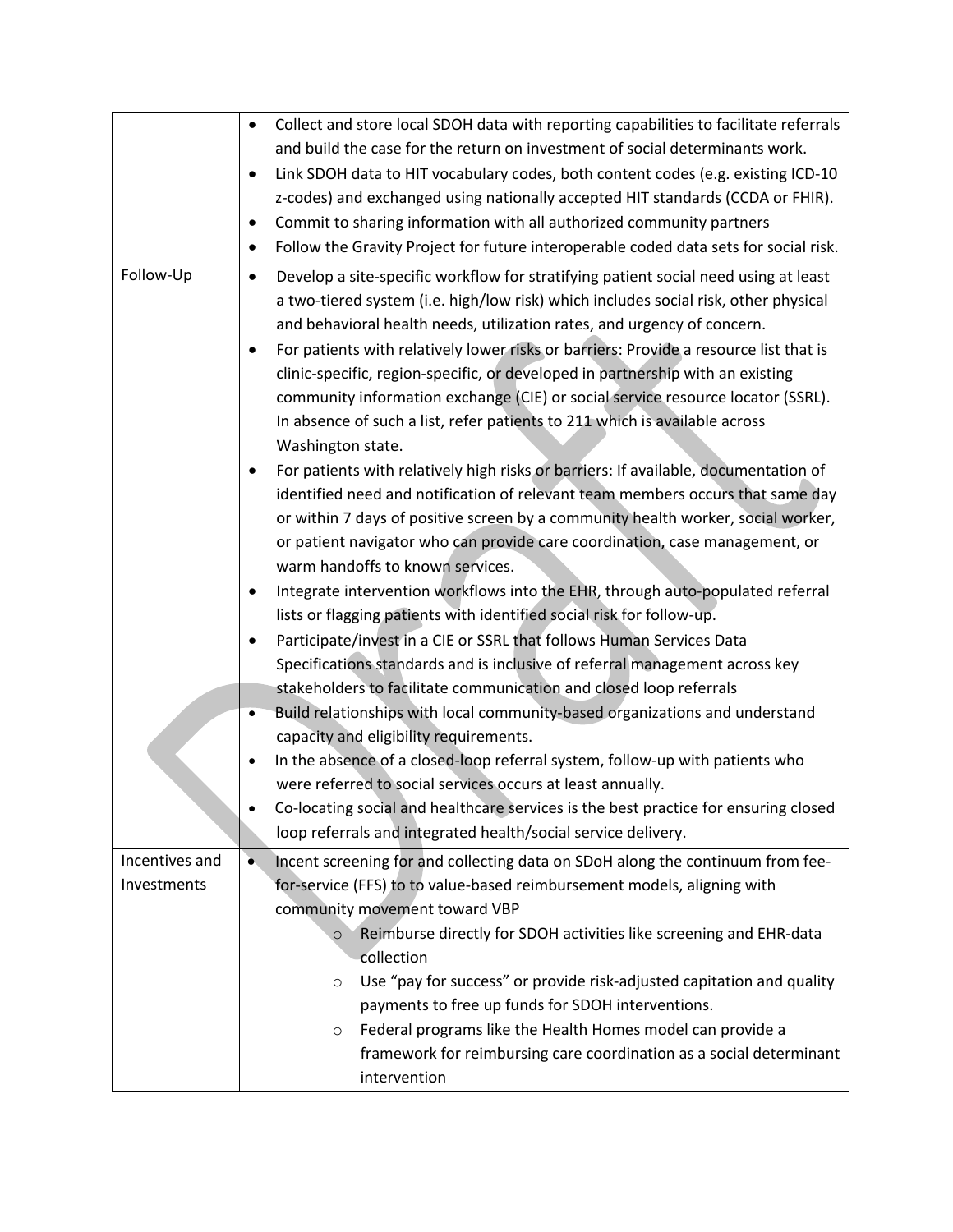| Include SDOH reporting requirements in contracts but do NOT<br>$\circ$           |
|----------------------------------------------------------------------------------|
| include cost- or gain-sharing reimbursements for sites based on                  |
| ability to meet social need.                                                     |
| Invest in CIEs/SSRLs that use Human Services Data Specifications standards and   |
| that are inclusive of referral management across key stakeholders                |
| Invest in SDOH pilot projects or learning collaboratives across Washington state |
| that include evaluation and reporting on lessons learned.                        |
| Consider investing more healthcare dollars in social service capacity. These     |
| investments can include public health investment in health infrastructure,       |
| upstream prevention, and integrated care.                                        |
| Provide funding for an organizing body that can align state-wide healthcare      |
| stakeholders, disseminate best practices and standards as they develop, and      |
| drive collaboration for social determinants work.                                |
|                                                                                  |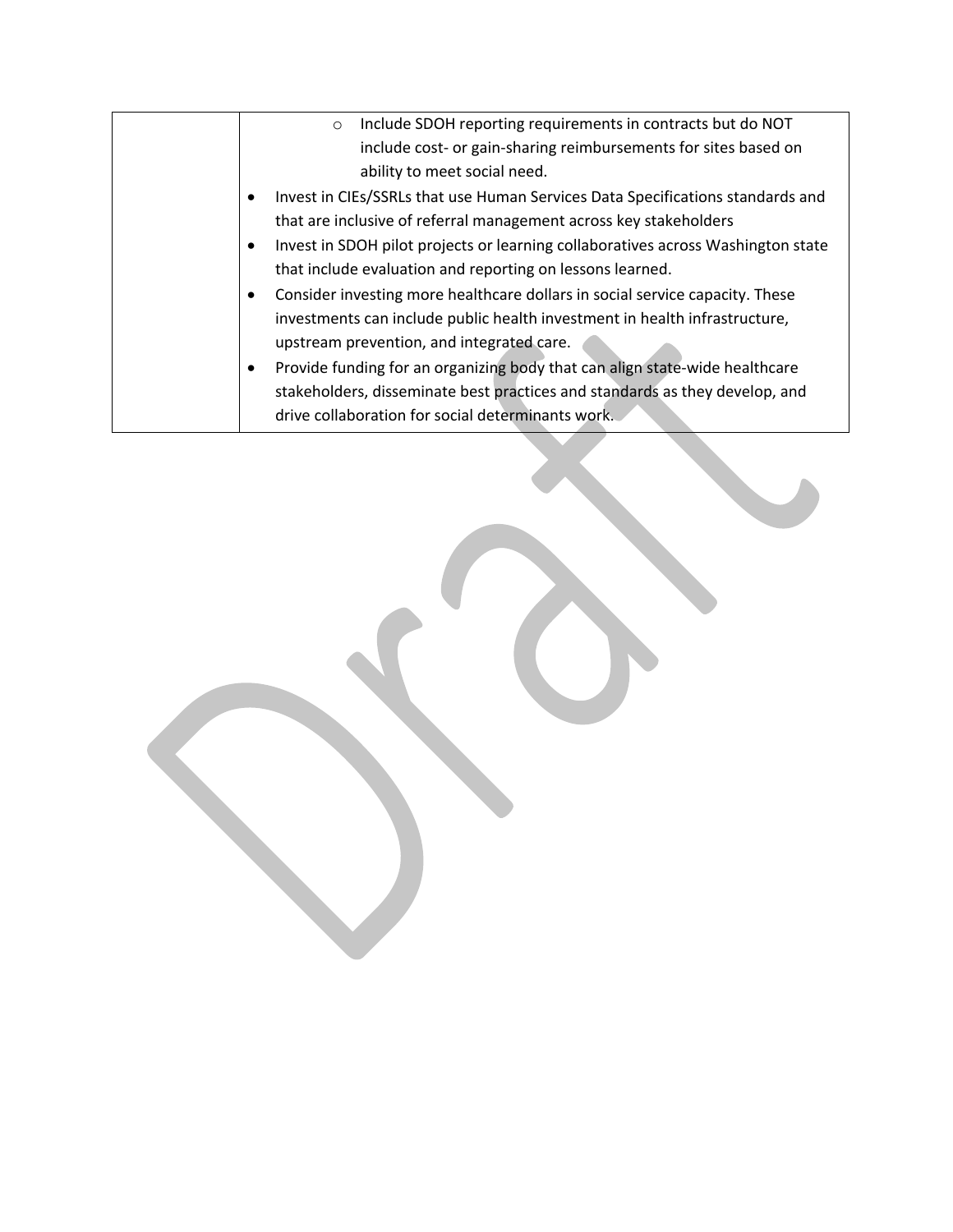#### **Stakeholder Checklists**

#### Delivery Organizations

 The organization has a plan for a pilot social determinants of health screening and intervention process beginning with a specific sub-set of the patient population (e.g. diabetes management, in-patient surgical care), with an eventual plan to scale-up to the entire patient population. Have a social determinants of health screening tool (whether developed internally or adopted from a national screener) that includes questions to identify social risk in at least four domains– housing, food, and transportation, and a high-priority need identified by the community. Other possible SDOH domains include (but are not limited to):

- Social Isolation Financial Insecurity Education Broadband Utility Needs
- Racism

Solicit informed consent prior to screening.

Have a standard workflow for SDOH screening based on local staff and technical capacity.

 If screening is conducted by staff, there is an identified staff member/team responsible for screening (medical assistant, administrative assistant, etc.) who receives traumainformed training for verbal screening.

 If screening is self-reported, there is either a paper or electronic screener that is easy for patients to access and integrated into similar workflows for other screening tools (PSQ-9, alcohol use, etc).

 The EHR system captures SDOH information in a way that is visible to providers to help inform care planning and those with high-risk needs are flagged for care coordination and resource referral activities.

 Social risk information is linked to HIT vocabulary codes, both content codes (i.e. existing ICD-10 z-codes) and exchanged using nationally accepted HIT standards (i.e. CCDA or FHIR). New standard coded data sets are being developed by the Gravity Project.

 Patients with unmet social needs are stratified into at least two categories: (i.e. high-risk needs and low-risk needs) based on number of unmet social needs, other physical/behavioral health needs, and urgency of need.

 Those with low-risk needs are provided either a clinic-specific or region-specific resource list or referred to 2-1-1 which is available across Washington state.

 Those with high-risk needs are given one-on-one assistance by a community health worker, social worker, or patient navigator who can provide care coordination and warm hand-offs to services.

Prioritize outreach to populations with historical or demonstrated social risk

 Use patient-identified Race, Ethnicity, and Language (REaL) demographic data and demonstrated historic need to help prioritize high-risk patients.

 There is a designated staff member/team tasked with developing strong partnerships with community-based organizations.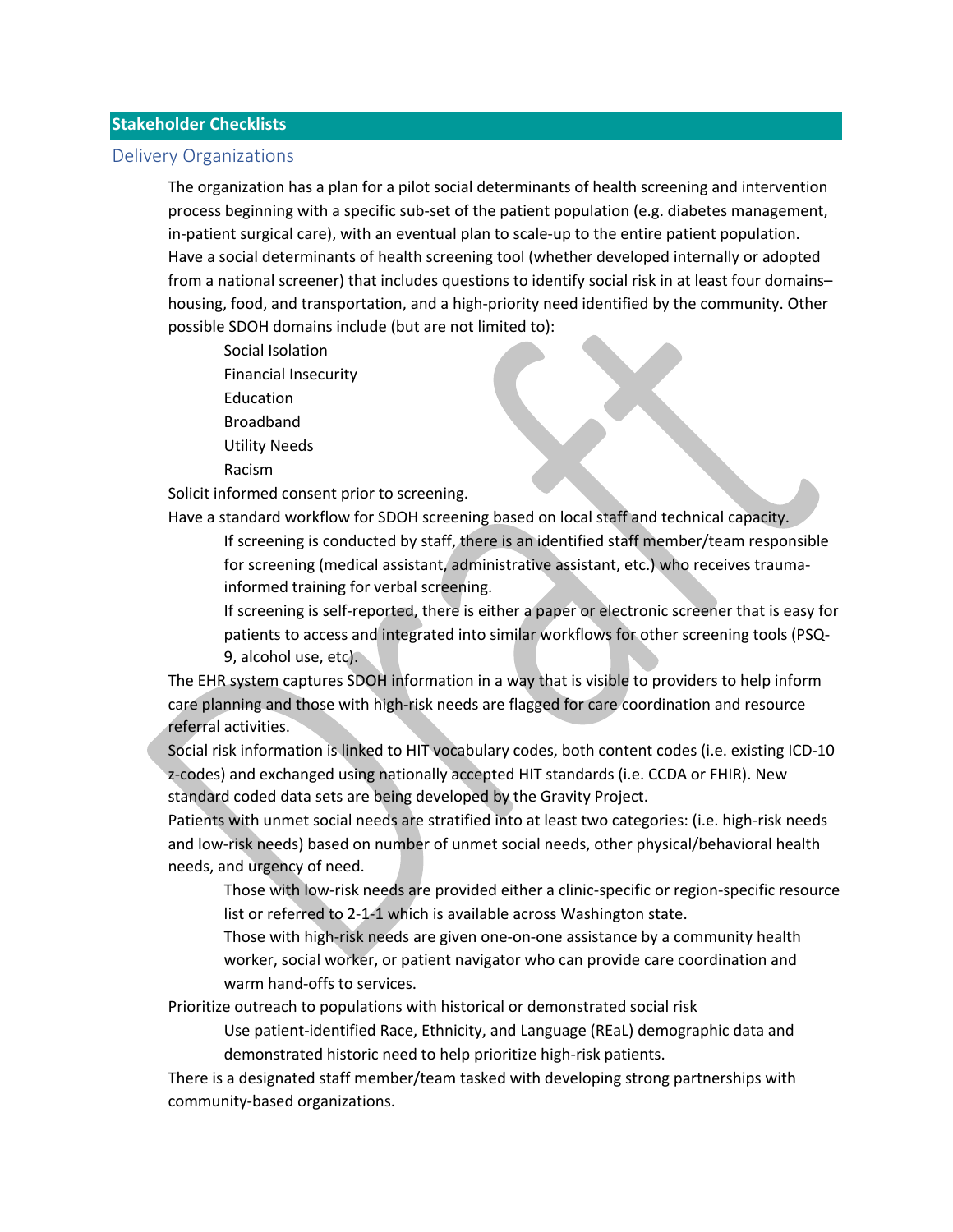These staff/team members can go out in the community to understand local social service capacity and eligibility requirements.

 These staff/team members can work with a social service resource locator (SSRL) or community information exchange (CIE) to streamline closed-loop referrals and crosssector communication.

 Consider co-locating some social services, such as food banks or housing case management, to integrate services.

Providers are trained or receive access to training on:

 The effects of social determinants on health outcomes and the importance of care coordination/care planning.

Trauma-informed training for social determinants conversations

Communication between interdisciplinary team members.

 Patient educational and communication material is available to inform patients about the relationship between their health care and other needs, avoiding jargon (like "social determinants of health") and clarify that even though social need information is important for care planning, the delivery system may not be able to solve all their identified social needs.

## **These recommendations not intended to be used in lieu of medical advice.**

## Patients and Family Members

Understand the relationship between social needs and healthcare needs.

 Talk to your doctor or care team if you have non-medical concerns that make it difficult to access quality medical care, adhere to your care plan, or negatively impact your health. Consider reaching out to your health plan to ask about care coordination services if you have multiple health and social care needs.

## Providers

 Understand the importance of social risk screening independent of your ability to provide resources for that identified social need.

 Understand your practice's social risk screening tool and where you access data about your patient population's social risk.

 Work with your practice's interdisciplinary team for social risk screening, including staff responsible for administering screening and staff responsible for referrals to services (if any). Acknowledge a person's individual social risk during a visit with the patient and develop an individual care plan to take these factors into account.

 $\circ$  E.g. medication storage plans for people who are experiencing homelessness or followup visit plans for those without adequate transportation.

## Healthcare Based Case Managers and Care Coordinators

 Follow professional standards (such as Case Management Society of America or Commission for Case Management Certification) which include principles such as cultural competency, cultural and linguistic sensitivity, advocacy, anti-racism, and justice.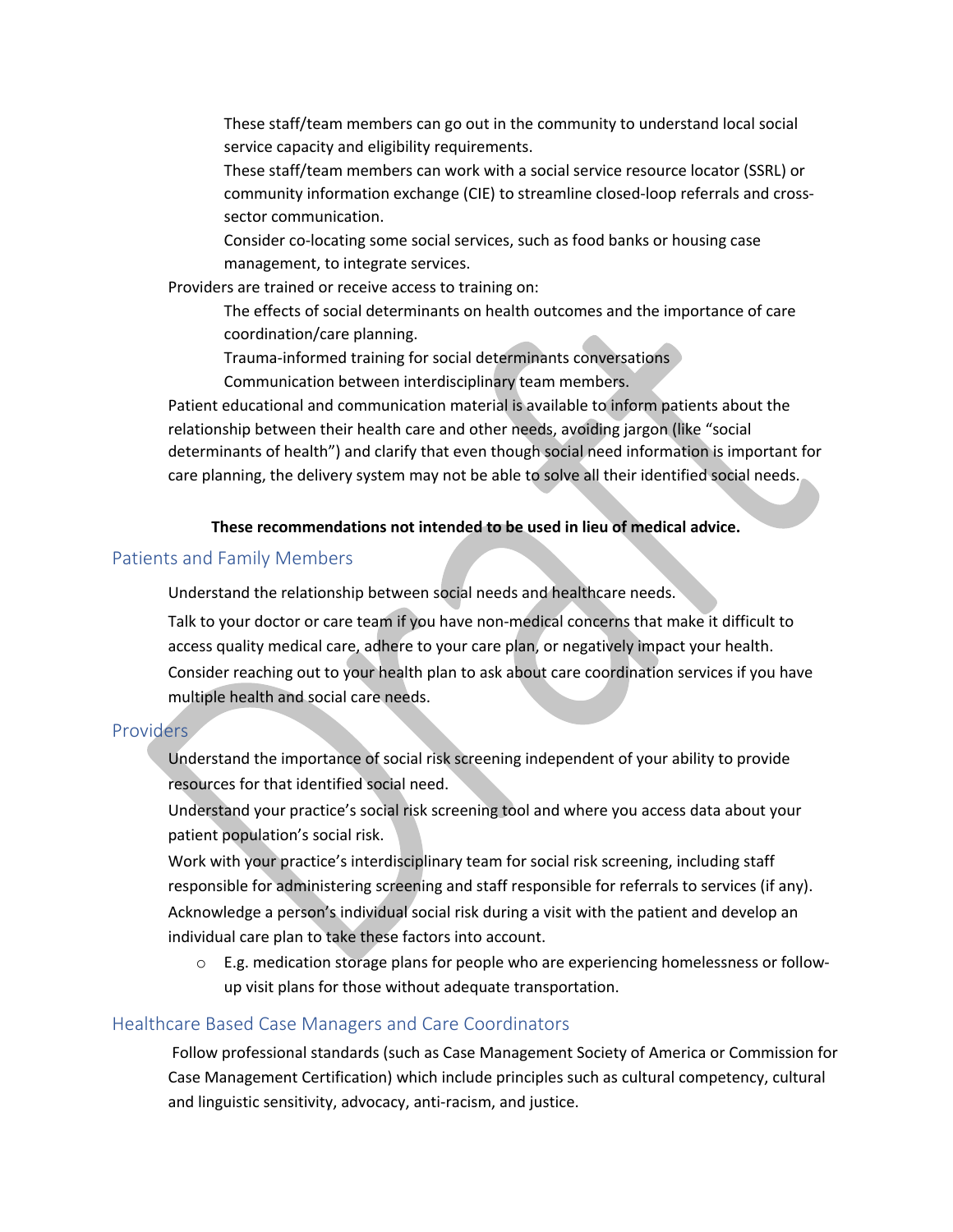Provide navigation and case management services for patients who are deemed high-risk for unmet social needs including referrals, motivational interviewing, and care planning. Develop policies to provide necessary accommodations for patients with mobility, hearing, cognitive, and other impairments, as well as patients with varying linguistic and cultural needs. When possible, develop ties with local community-based organizations and try to keep up with eligibility requirements, capacity, and referral processes for social service agencies.

#### Health Plans

 Collect data on social determinants of health screening participation, including demographics such as patient race and ethnicity.

 Develop reimbursement mechanisms that encourage social determinants interventions and align with the community movement toward value-based payments:

- o Fee-for-service might look like reimbursement for every social risk screening a practice completes or reimbursement for tracking HIT content codes (e.g. z-codes)
- o Value-based payments like "pay for success" or risk-adjusted capitation models can encourage social determinants interventions as a cost-effective approach to addressing complex care needs.
- o Existing reimbursement models like the Health Homes federal program could provide a framework for reimbursing care coordination activities.
- o While you may include SDOH reporting requirements in contracts, do NOT develop costsharing or gain-sharing reimbursements based on the ability to meet social need.

 Consider investments in technologies that would improve closed loop referrals (CIEs or SSRLs) or in social service capacity at your hospitals. Co-located health and social services are the most efficient way to encourage cross-referrals.

## Employers/Benefits

 Incorporate social determinant of health screening and intervention targets into value-based contracts.

Review your benefits plan and vendors with social determinants in mind.

 Include educational material about the relationship between health and social services in your benefits packages.

## Community Information Exchange Vendors

 Follow Human Services Data Specification standards to support the open and interoperable exchange of community resource directory data.

Ensure interoperability inclusive of all referral sources and destinations.

Update the resource directory information at least annually.

## Washington State Health Care Authority

 Require Medicaid Managed Care Plans to report on percentage of eligible adults screened for social determinants of health and by race and ethnicity.